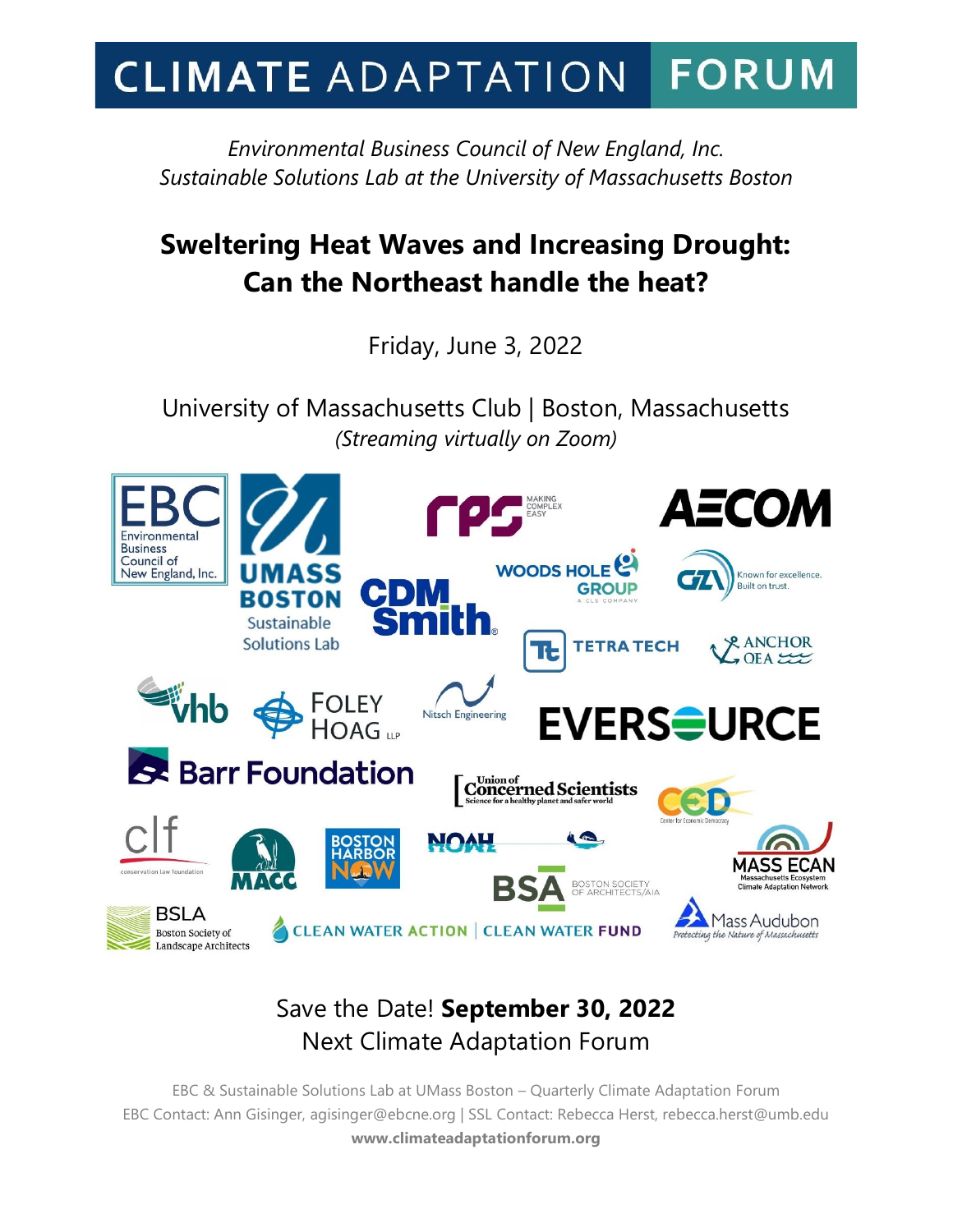### **AGENDA**

| 8:15 a.m.    | Registration & Networking (in-person attendees)                                                                                                                                                                                                                               |
|--------------|-------------------------------------------------------------------------------------------------------------------------------------------------------------------------------------------------------------------------------------------------------------------------------|
| 9:00 a.m.    | Welcome<br>Kelly Knee, Forum Organizer<br>Executive Director of Ocean Sciences, RPS North America                                                                                                                                                                             |
|              | Program Introduction - What You Will Learn:<br>Aaron Weieneth, AICP, Forum Co-Chair<br>Manager of Climate Change and Resilience, AECOM                                                                                                                                        |
| 9:10 a.m.    | Keynote Presentation: Responding to Drought and Climate Change in the West<br>Brenda Burman, Executive Strategy Advisor, Central Arizona Project                                                                                                                              |
|              | Keynote Q&A Moderator: Aaron Weieneth, AICP, AECOM                                                                                                                                                                                                                            |
| $9:45$ a.m.  | Assessing Drought Impacts Though Local Knowledge and Seasonal Observations: A<br>case from southwestern tribal lands<br>Dr. Margaret Redsteer - presenting remotely<br>Assistant Professor, School of Interdisciplinary Arts and Sciences<br>University of Washington Bothell |
| 10:05 a.m.   | <b>Preparing the Commonwealth for Extremes</b><br>Viki Zoltay, Hydrologist, Office of Water Resources, Commonwealth of Massachusetts                                                                                                                                          |
| 10:25 a.m.   | <b>Networking Break</b> (Breakout Rooms for Virtual Attendees)                                                                                                                                                                                                                |
| 10:50 a.m.   | New Approaches to Managing Heat in the Nation's Hottest Large City<br>David Hondula - presenting virtually<br>Director, Office of Heat Response and Mitigation, City of Phoenix, AZ                                                                                           |
| $11:10$ a.m. | Heat Resilience Solutions for Boston: Preparing for the impacts of hotter summers<br>Zoe Davis, Climate Resilience Project Coordinator, City of Boston, MA                                                                                                                    |
| $11:30$ a.m. | <b>Panel Discussion</b>                                                                                                                                                                                                                                                       |
|              | Panel Moderator: Melanie Gárate, Forum Co-Chair<br>Climate Resiliency Manager, Mystic River Watershed Association                                                                                                                                                             |
|              | <b>Panelists:</b><br>Dr. Margaret Redsteer, University of Washington Bothell<br>$\bullet$<br>Viki Zoltay, Commonwealth of Massachusetts<br>$\bullet$<br>David Hondula, City of Phoenix, AZ<br>$\bullet$<br>Zoe Davis, City of Boston, MA<br>$\bullet$                         |
| $11:55$ a.m. | <b>Closing Remarks</b><br>Gabriela Boscio Santos, Forum Organizer<br>Associate Director, Sustainable Solutions Lab, UMass Boston<br>Rebecca Herst, Forum Organizer<br>٠<br>Director, Sustainable Solutions Lab, UMass Boston                                                  |

**12:00 p.m. Adjourn**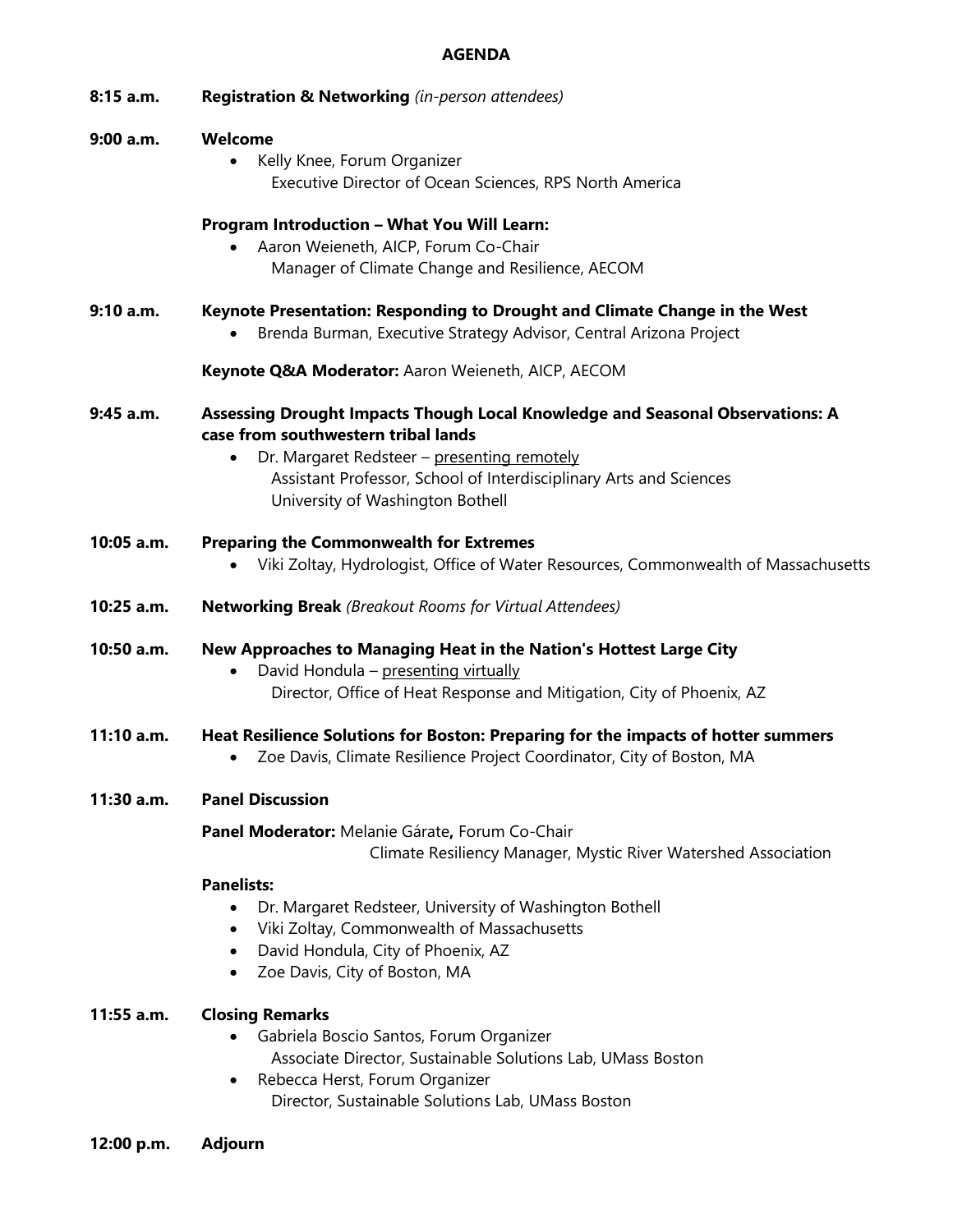**Melanie Gárate**, Climate Resilience Manager Mystic River Watershed Association 20 Academy Street, Suite 306, Arlington, MA 02476-6401 781-330-5485 | melanie.garate@mysticriver.org

Melanie Gárate is the Climate Resilience Manager for the Mystic River Watershed Association (MyRWA) in the Boston area. At MyRWA, she works with municipal staff, community based organizations, public health officials, and local residents to increase climate resiliency regionally. With community equity and health as a priority, she focuses on enhancing climate solutions within the watershed via nature based solutions and social change. Prior to MyWRA, Melanie focused on coastal conservation and environmental education in the greater Boston area at Mass Audubon and the New England Aquarium. Melanie holds a Master of Science degree in Marine Ecology and Climate Change from the University of Rhode Island, where she obtained a NSF Graduate Research Fellowship to study mangrove ecology and perform community outreach in Puerto Rico.

**Aaron Weieneth**, Manager of Climate Change and Resilience AECOM 250 Apollo Drive, Chelmsford, MA 01824 978-905-3225 | 617-251-8304 | aaron.weieneth@aecom.com

Aaron is an environmental planning specialist with almost 20 years of experience in hazard mitigation planning, climate change adaptation and resilience services, socioeconomic and demographic analyses, water resources planning, and environmental assessments. Aaron serves as AECOM's New England Manager of Climate Change and Resilience and coordinates with technical staff across business lines to integrate climate change and resilience considerations into infrastructure and planning projects for municipal, state, and federal clients. He managed development of the Massachusetts State Hazard Mitigation and Climate Adaptation Plan—a first of its kind statewide plan that fully integrates a traditional hazard mitigation plan with a climate change adaptation plan—and is currently part of the consulting team supporting the Commonwealth's Resilient Massachusetts Action Team with implementation of the Plan's strategy. Aaron has a BA in Environmental Science from Simpson College and a MS in Geography from the University of Massachusetts, Amherst.

### **KEYNOTE SPEAKER**

**Brenda Burman**, Executive Strategy Advisor Central Arizona Project 23636 North 7th Street, Phoenix, AZ 85024 623-869-2621 | 480-714-3020 | bburman@cap-az.com

Brenda Burman has more than 25 years of experience working on Western water and natural resource issues, where she has been committed to finding collaborative solutions to secure reliable water supplies for communities, farms, tribes and the environment as they face drought, climate change, and infrastructure issues.

Burman joined CAP in 2021 as the new Executive Strategy Advisor. She is responsible for providing advice and leadership across multiple functional areas to recommend, develop and implement strategic and tactical plans and related policy to ensure that the CAP mission is accomplished.

Before joining CAP, Burman was the Commissioner of the U.S. Bureau of Reclamation and the first woman to hold that position. USBR is the largest provider of water and the second largest provider of hydropower in the United States, delivering over 36 million acre-feet (10 trillion gallons) of water each year to communities, tribes, and farms and 40 billion kilowatt hours of electricity.

Burman has served in many other areas of the water community: in private legal practice; as the water and energy counsel for a U.S. Senator; as senior water advisor to an environmental organization; and in senior positions for water districts.

Burman earned a Juris Doctor degree from the University of Arizona College of Law and is licensed to practice law in Arizona, Wyoming, and Colorado.